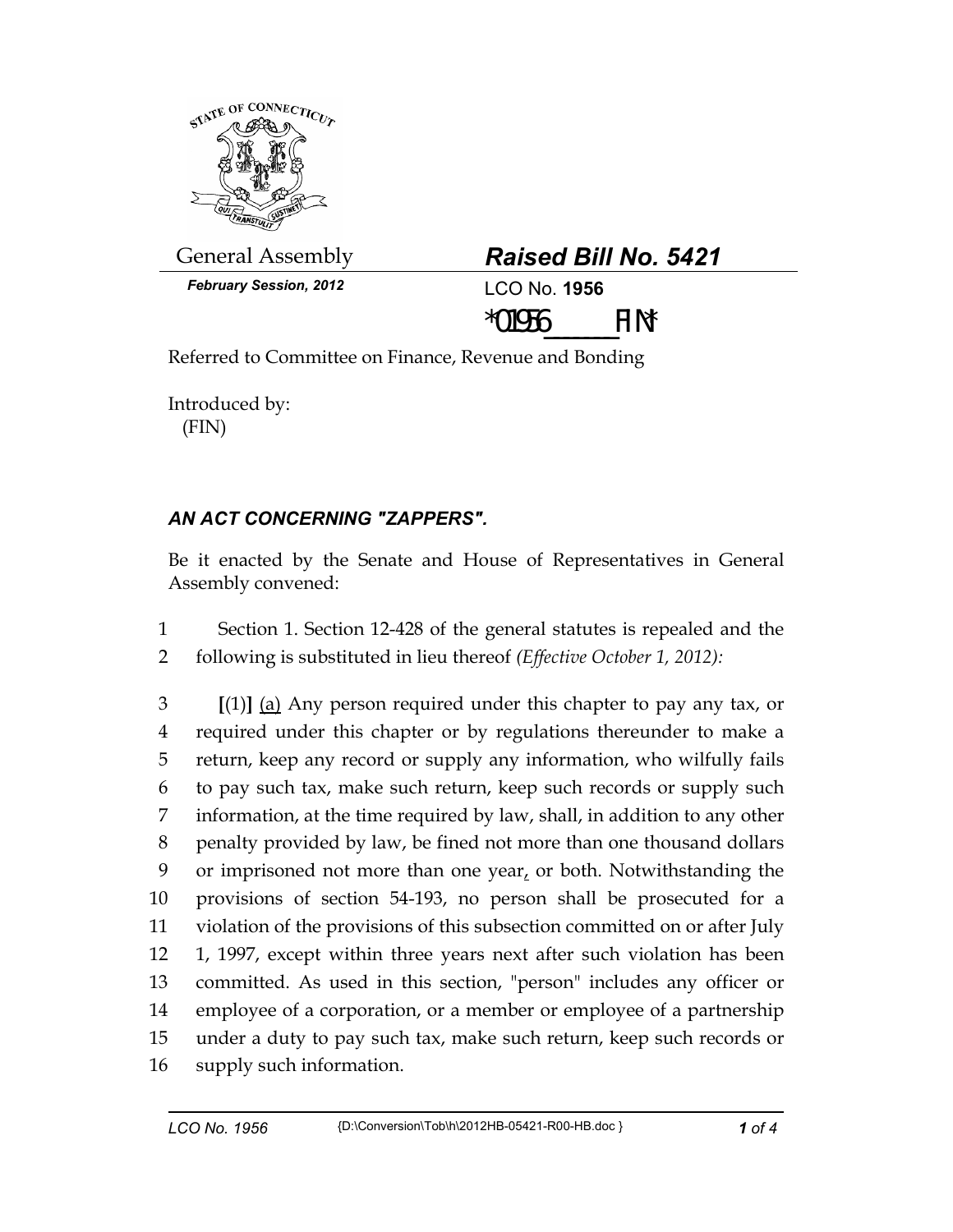17 **[**(2)**]** (b) Any person who wilfully delivers or discloses to the 18 commissioner or his authorized agent any list, return, account, 19 statement or other document, known by him to be fraudulent or false 20 in any material matter, shall, in addition to any other penalty provided 21 by law, be fined not more than five thousand dollars or imprisoned not 22 more than five years nor less than one year or both. No person shall be 23 charged with an offense under both subsections **[**(1) and (2)**]** (a) and (b) 24 of this section in relation to the same tax period but such person may 25 be charged and prosecuted for both such offenses upon the same 26 information.

27 (c) (1) As used in this subsection:

28 (A) "Automated sales suppression device" or "zapper" means a 29 software program, carried on a memory stick or removable compact 30 disc, accessed through an Internet link or accessed through any other 31 means, that falsifies the electronic records of electronic cash registers 32 and other point-of-sale systems, including, but not limited to, 33 transaction data and transaction reports.

34 (B) "Electronic cash register" means a device that keeps a register or 35 supporting documents through the means of an electronic device or 36 computer system designed to record transaction data for the purpose 37 of computing, compiling or processing retail sales transaction data in 38 whatever manner.

39 (C) "Phantom-ware" means a hidden, preinstalled or installed at a 40 later time programming option embedded in the operating system of 41 an electronic cash register or hardwired into the electronic cash register 42 that may be used to create a virtual second till, or may eliminate or 43 manipulate transaction records that may or may not be preserved in 44 digital formats to represent the true or manipulated record of 45 transactions in the electronic cash register.

46 (D) "Transaction data" means information that includes items 47 purchased by a customer, the price for each item, a taxability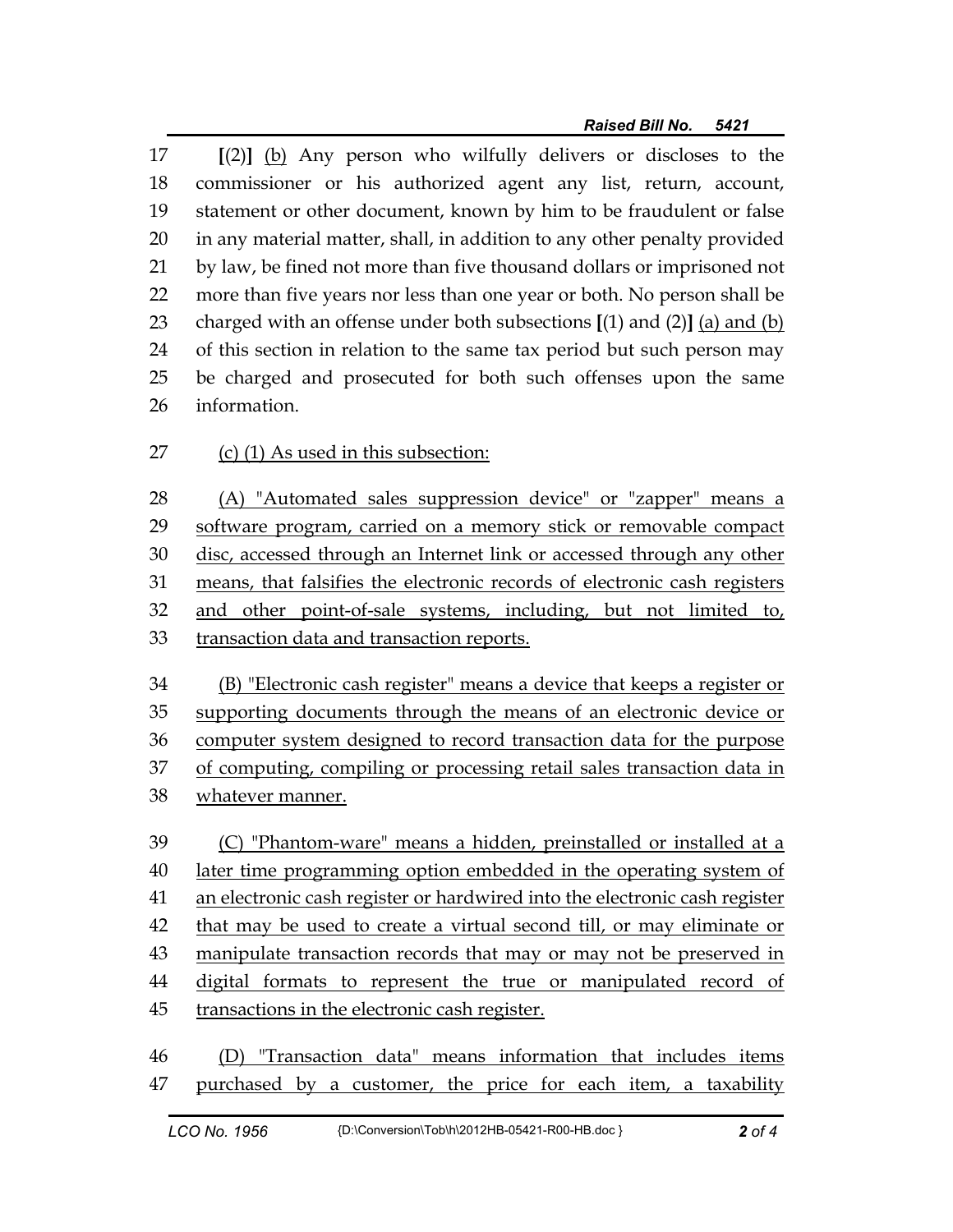48 determination for each item, a segregated tax amount for each of the 49 taxed items, the amount of cash or credit tendered, the net amount 50 returned to the customer in change, the date and time of the purchase, 51 the name, address and identification number of the retailer, and the 52 receipt or invoice number of the transaction. 53 (E) "Transaction report" means a report that includes, but need not 54 be limited to, sales, taxes collected, media totals and discount voids at 55 an electronic cash register that is printed on cash register tape at the 56 end of a day or shift, or a report that documents every action at an 57 electronic cash register that is stored electronically. 58 (2) It shall be unlawful to wilfully and knowingly sell, purchase, 59 install, transfer or possess any automated sales suppression device or 60 phantom-ware. 61 (3) Any person convicted of a violation of subdivision (2) of this 62 subsection shall be fined not more than one hundred thousand dollars 63 or imprisoned for not less than one or more than five years, or both. 64 (4) Any person violating subdivision (2) of this subsection shall be 65 liable for all taxes, penalties and interest due to the state as the result of 66 such violation, and shall forfeit all profits associated with the sale or 67 use of an automated sales suppression device or phantom-ware. 68 (5) An automated sales suppression device or phantom-ware and 69 any device containing such device or software shall be contraband, 70 and shall be subject to confiscation by the Commissioner of Revenue 71 Services. 72 **[**(3)**]** (d) Any person who knowingly violates any provision of this 73 chapter for which no other penalty is provided **[**,**]** shall be fined not

74 more than one thousand dollars or imprisoned not more than one year, 75 or both, for each offense.